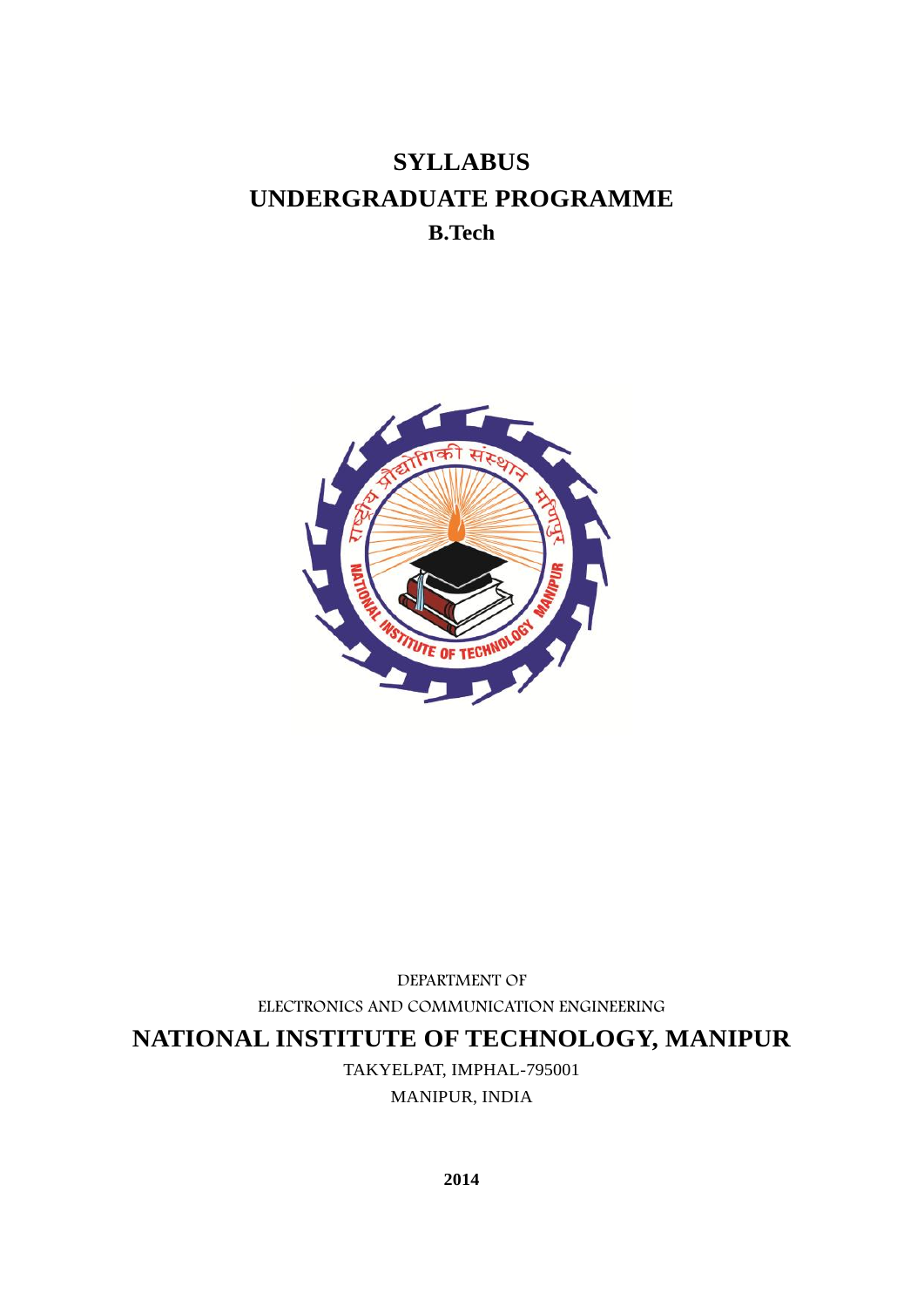## **BTECH (ECE) SYLLABUS 2013 ONWARD**

| Semester – III |  |
|----------------|--|
|----------------|--|

| Course No.        | <b>Course Name</b>                    |              | $L-T-P$       | <b>Credit</b> |
|-------------------|---------------------------------------|--------------|---------------|---------------|
| EC201             | Network Analysis                      |              | $3-0-0$       | 6             |
| EC203             | Semiconductor Device and Circuits     |              | $3-0-0$       | 6             |
| EC205             | Analog Circuits                       |              | $3-0-0$       | 6             |
| MA201             | Math III                              |              | $3-0-0$       | 6             |
| HS2xx             | <b>HSS</b> Elective II                |              | $2 - 0 - 0$   | 4             |
| EC231             | Network Analysis Lab                  |              | $0 - 0 - 3$   | 3             |
| EC233             | Semiconductor Device and Circuits Lab |              | $0 - 0 - 3$   | 3             |
| EC <sub>235</sub> | Analog Circuits Lab                   |              | $0-0-3$       | 3             |
| SA <sub>201</sub> | NSS/NCC/Sport                         |              | $0 - 0 - 2$   | $\theta$      |
|                   |                                       | <b>Total</b> | $14 - 0 - 11$ | 37            |

## **Semester – IV**

| Course No.        | <b>Course Name</b>                                              | $L-T-P$       | <b>Credit</b> |
|-------------------|-----------------------------------------------------------------|---------------|---------------|
| EC202             | Digital Electronics and Computer Architecture                   | $3-0-0$       | 6             |
| EC204             | Analog Communication                                            | $3-0-0$       | 6             |
| EC206             | Electronics and Electrical Measurement &<br>Instrumentation     | $3-0-0$       | 6             |
| <b>EC208</b>      | Signals and Systems                                             | $3-0-0$       | 6             |
| MA202             | Probability and Random Process                                  | $3-0-0$       | 6             |
| EC232             | Digital Electronics Lab                                         | $0 - 0 - 3$   | 3             |
| EC234             | Analog Communication Lab                                        | $0 - 0 - 3$   | 3             |
| EC <sub>236</sub> | Electronics and Electrical Measurement &<br>Instrumentation Lab | $0-0-3$       | 3             |
| SA <sub>202</sub> | NSS/NCC/Sport                                                   | $0 - 0 - 2$   | $\theta$      |
|                   | <b>Total</b>                                                    | $15 - 0 - 11$ | 39            |

## **Semester – V**

| Course No. | <b>Course Name</b>             |              | $L-T-P$       | <b>Credit</b> |
|------------|--------------------------------|--------------|---------------|---------------|
| EC301      | Microprocessors                |              | $3-0-0$       | 6             |
| EC303      | Digital Communication          |              | $3-0-0$       | 6             |
| EC305      | Electromagnetic Theory         |              | $3-0-0$       | 6             |
| EC307      | Digital signal processing      |              | $3-0-0$       | 6             |
| EC309      | Control Systems                |              | $3-0-0$       | 6             |
| EC331      | Microprocessor Lab             |              | $0 - 0 - 3$   | 3             |
| EC333      | Digital Communication Lab      |              | $0 - 0 - 3$   | 3             |
| EC337      | Digital signal processing Lab. |              | $0 - 0 - 3$   | 3             |
| EC339      | Control Systems Lab            |              | $0 - 0 - 3$   | 3             |
|            |                                | <b>Total</b> | $15 - 0 - 15$ | 42            |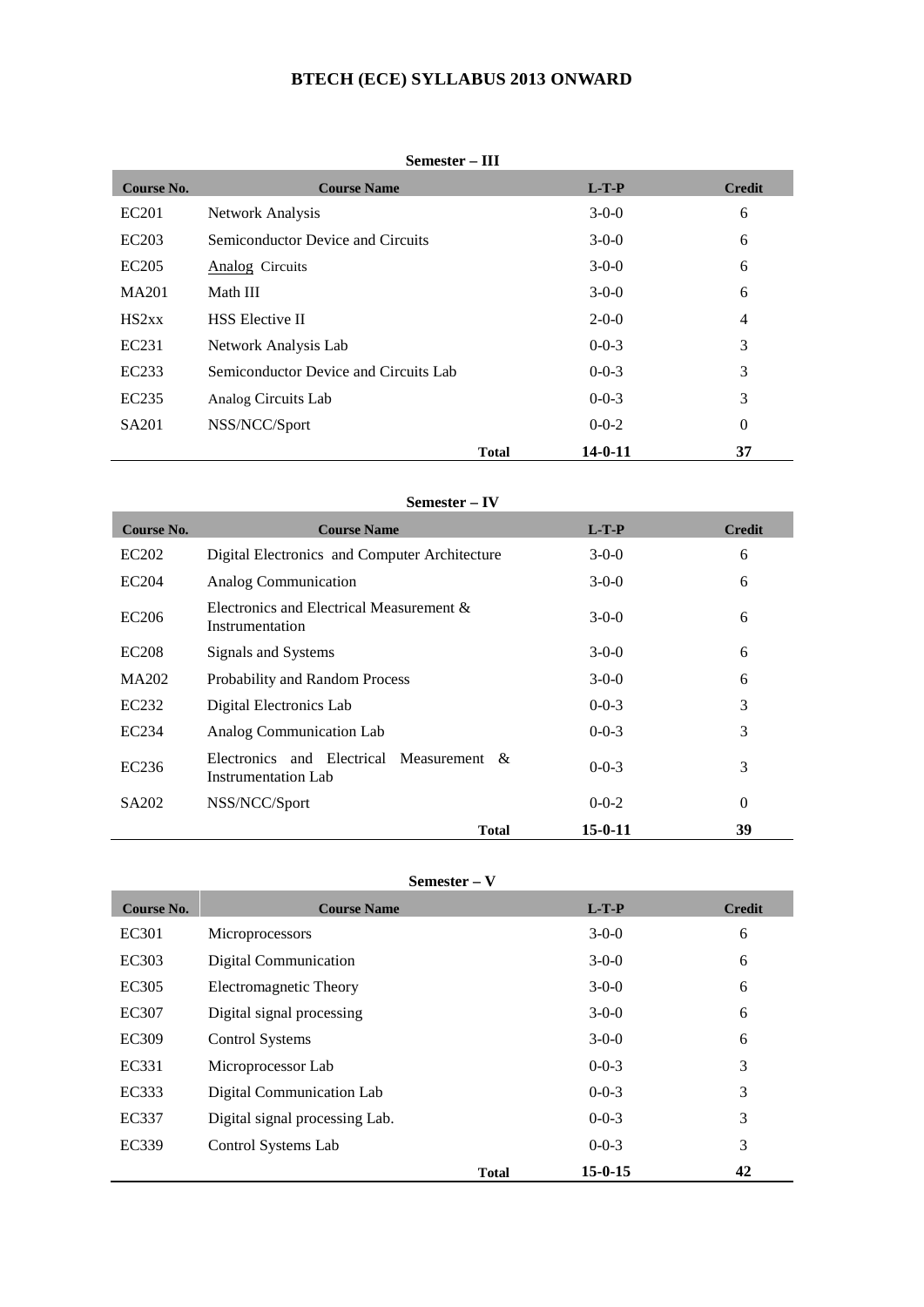| Semester – | VI |
|------------|----|
|------------|----|

| Course No.   | <b>Course Name</b>         |              | $L-T-P$       | <b>Credit</b> |
|--------------|----------------------------|--------------|---------------|---------------|
| EC302        | <b>VLSI</b> Design         |              | $3-0-0$       | 6             |
| <b>EC304</b> | Embedded system            |              | $3-0-0$       | 6             |
| EC306        | Industrial Electronics     |              | $3-0-0$       | 6             |
| <b>EC308</b> | Antenna Design             |              | $3-0-0$       | 6             |
| EC310        | <b>VHDL</b>                |              | $3-0-0$       | 6             |
| EC332        | VLSI and VHDL Lab.         |              | $0 - 0 - 3$   | 3             |
| EC334        | Embedded system Lab.       |              | $0 - 0 - 3$   | 3             |
| EC336        | Industrial Electronics Lab |              | $0 - 0 - 3$   | 3             |
| <b>EC338</b> | Antenna Design Lab         |              | $0 - 0 - 3$   | 3             |
|              |                            | <b>Total</b> | $15 - 0 - 12$ | 42            |

## **Semester – VII**

| Course No.   | <b>Course Name</b>           |              | $L-T-P$      | <b>Credit</b>  |
|--------------|------------------------------|--------------|--------------|----------------|
| <b>HS401</b> | <b>Industrial Management</b> |              | $2 - 0 - 0$  | $\overline{4}$ |
| EC401        | Microwave Engineering        |              | $3-0-0$      | 6              |
| EC403        | <b>Computer Networks</b>     |              | $3-0-0$      | 6              |
| EC5XX        | Departmental Elective I      |              | $3-0-0$      | 6              |
| EC5XX        | Departmental Elective II     |              | $3-0-0$      | 6              |
| EC405        | Project Work-I               |              | $0 - 0 - 3$  | 3              |
| EC431        | Microwave Engineering Lab.   |              | $0 - 0 - 3$  | 3              |
| EC433        | <b>Computer Networks Lab</b> |              | $0 - 0 - 3$  | 3              |
|              |                              | <b>Total</b> | $14 - 0 - 9$ | 37             |

## **Semester – VIII**

| Course No. | <b>Course Name</b>          |              | $L-T-P$     | <b>Credit</b>  |
|------------|-----------------------------|--------------|-------------|----------------|
| EC5XX      | Departmental Elective – III |              | $3-0-0$     | 6              |
| EC5XX      | Departmental Elective – IV  |              | $3-0-0$     | 6              |
| XX4XX      | Open Elective               |              | $3-0-0$     | 6              |
| HS402      | Soft Skills                 |              | $2 - 0 - 0$ | $\overline{4}$ |
| EC432      | Project Work-II             |              | $0 - 0 - 9$ | 9              |
|            |                             | <b>Total</b> | $11-0-9$    | 31             |

| <b>Total Credits</b>                  | 308 |  |
|---------------------------------------|-----|--|
| Credits for ECE(III to VIII Semester) | 228 |  |
| Credits for $1st$ Year                | 80  |  |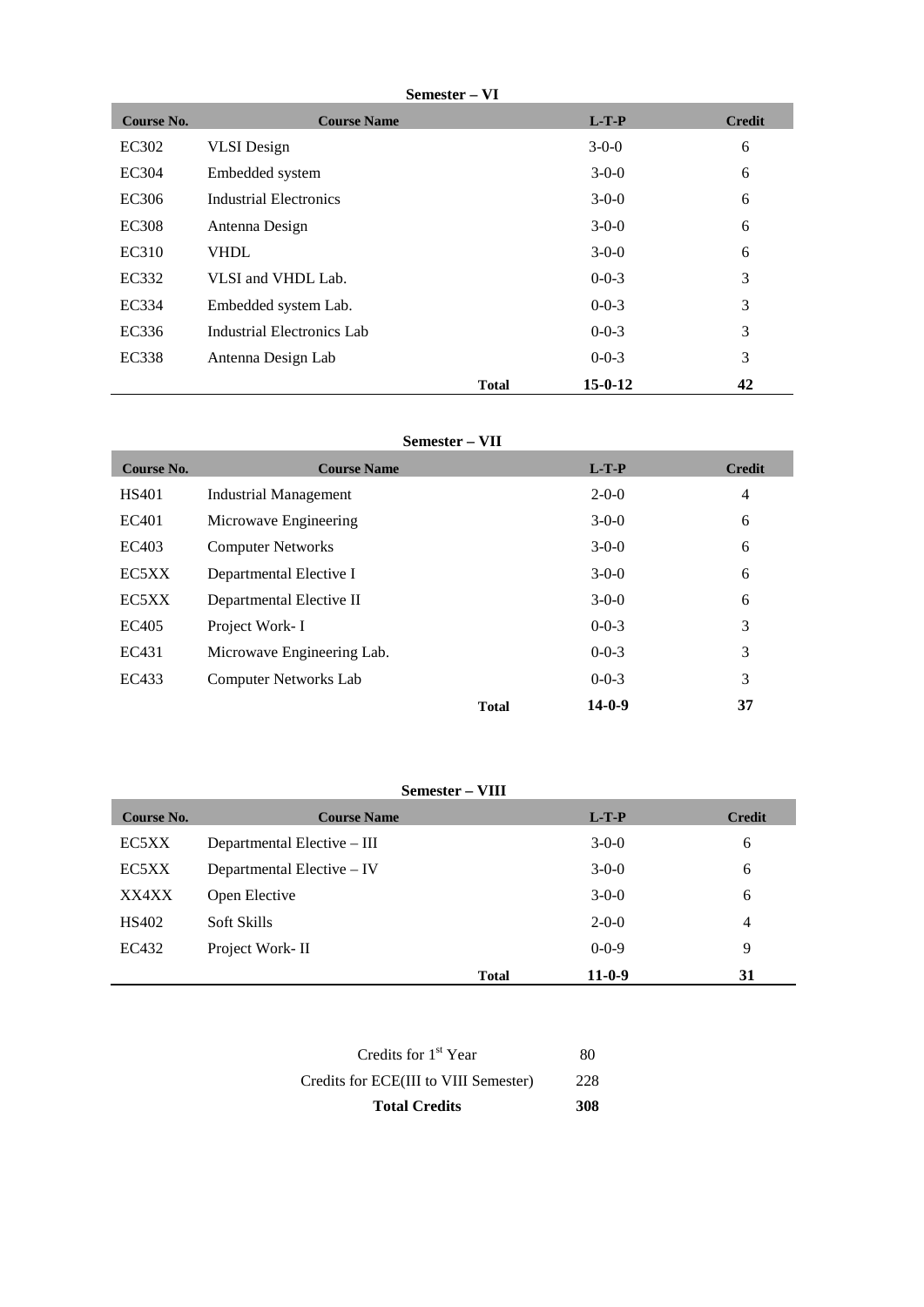## **EC201 NETWORK ANALYSIS [3-0-0-6]**

Network Graphs; Matrices associated with graphs; incidence, fundamental cut set and fundamental circuit matrices. Solution methods: nodal and mesh analysis. Network theorems: superposition, Thevnin and Norton's maximum power transfer, Wye-Delta transformation. Steady State sinusiodal analysis using phasors. Linear constant coefficent differential equations: time domain analysis of simple RLC circuits, Solution of network equations using Laplace transform: frequency domain analysis of RLC circuits. 2-port network parameters: driving point and transfer functions. State equations for network

Transient analysis using transform methods, high pass, low pass, band pass, band stop, all pass filters and frequency dependent negative resistors, Applications of active networks (op-amp, BJT, FET, tunnel diode etc.)and systems, Non-linear network analysis and systems.

## **Texts**:

- 1 Network Analysis, Van Valkenburg, PHI Pbs, 2010
- 2 Circuit Theory, Kuriakose-PHI Pbs, 2005

## **References:**

- 1 Network Analysis, Bakshi & Bakshi, Technical Publications, 2009
- 2 Network Analysis and Synthesis, Wadhwa, New Age Publications, 2008

## **EC203 SEMICONDUCTOR DEVICE AND CIRCUITS [3-0-0-6]**

Energy Bands in Silicon, intrinsic and extrinsic silicon. Carrier transport in Silicon: diffusion current, drift current, mobility and resistivity. Generation and recombination of carriers. P-n junction diode, Zener diode, tunnel diode, BJT, JFET, MOS capacitor, MOSFET, LED, p-I-n and avalanche photo diode, Basics of LASERs. Device technology: integrated circuits fabrication process, oxidation, diffusion, ion implantation, photolithography, n-tub, p-tub and twin tub CMOS process

1-D, 2-D, 3-D and 0-D nanostructures, influence of external fields on the nano-devices, quantized systems (magnetic quantization, magneto size quantization, magneto inversion layers), scattering mechanisms for bulk, 0-D, 1-D, 2-D and 3-D systems

## **Texts**:

1 Solid State Electronic Devices by Streetman & Banerjee

## **References:**

- 1 Semiconductor Devices: Jasprit Singh
- 2 Integrated Electronics: Millman & Halkis
- 3 Semiconductor Physics and Devices: Donald Neaman
- 4 Semiconductor Devices: Kanan Kano
- 5 Semiconductor Optoelectronic Devices: Pallab Bhattacharaya

# **EC205 ANALOG CIRCUITS [3-0-0-6]**

Small signal equivalent circuits of diodes, BJTs, MOSFETs and Analog CMOS. Simple diode circuits, clipping, clamping, rectifier. Biasing and bias stability of transistor and FET amplifiers. Amplifiers: single and multi-stage, differential and operational, feedback and power. Frequency response of amplifiers. Single opamp circuits. Filters. Sinusoidal oscillators; criterion for oscillation; single transistor and opamp configurations. Function generators and wave shaping circuits, 555 Timers. Power Supplies. Network synthesis of active analog devices.

## **Texts**:

1 Donald A. Neamen, Electronic Circuit Analysis and Design, Irwin Publications, 1996.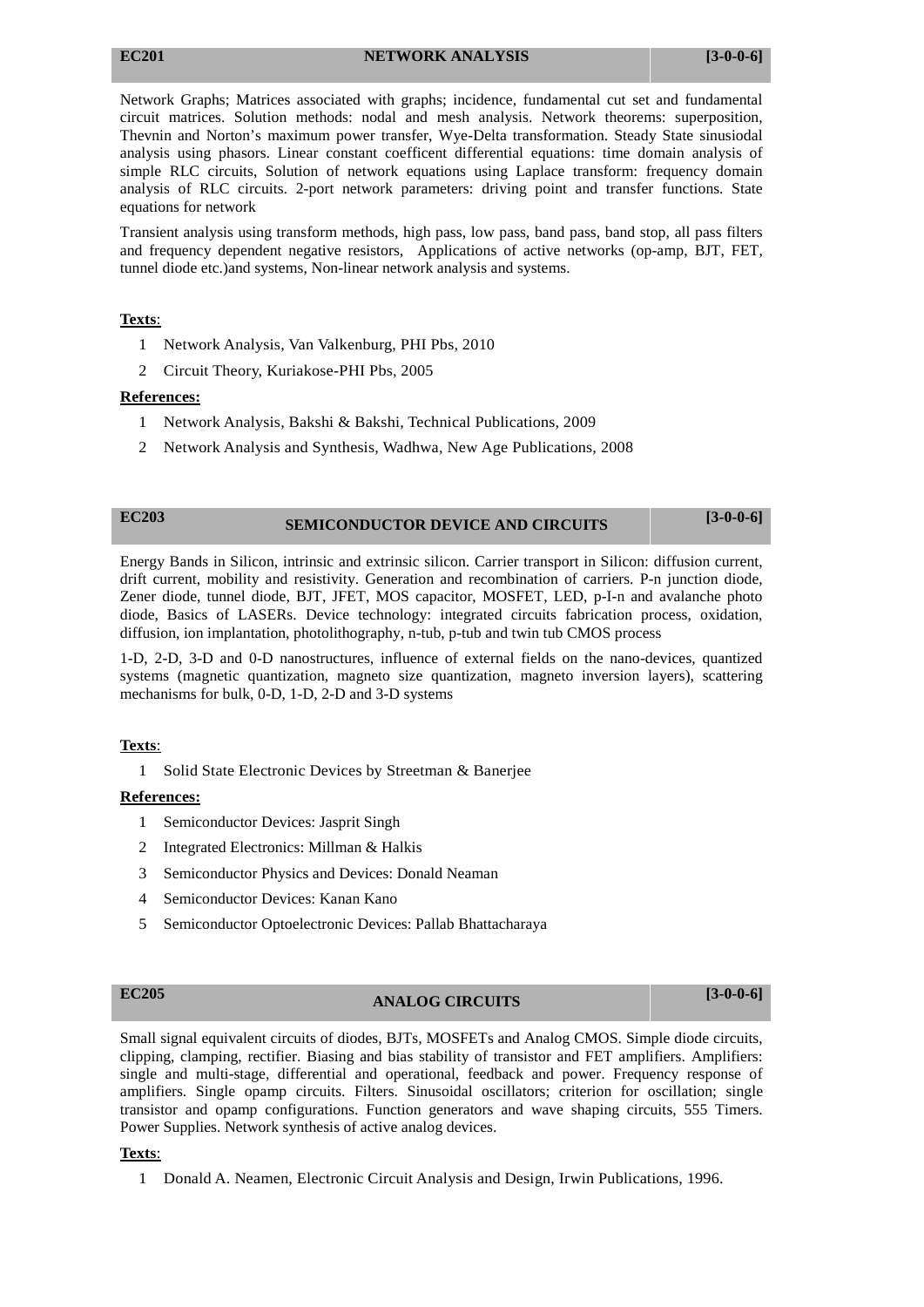## **References:**

- <sup>1</sup> Op-AMPS and Lenear Integrated Circuits- Ramakant A. Gayakwad-Prentice Hall of India.
- 2 Sergio Franco, 'Design with Operational Amplifiers and Analog Integrated Circuits', Tata McGraw Hill Book Company, 3rd Edn., 2002.
- 3 Jacob Baker R., Li H.W. & Boyce D.E., 'CMOS- Circuit Design, Layout & Simulation', PHI, 2000.
- <sup>4</sup> VLSI Technology, 2nd edition, S M Sze.
- <sup>5</sup> Semiconductor Devices & Circuits B.P. Singh
- <sup>6</sup> Electronics Devices and Circuits Allen Mottershead
- 7 Integrated Electronics Millman & Halkias

| <b>MA201</b>                        | <b>MATHEMATICS</b>                                                                                                                                                                                                                                             | $[3-0-0-6]$ |
|-------------------------------------|----------------------------------------------------------------------------------------------------------------------------------------------------------------------------------------------------------------------------------------------------------------|-------------|
| <b>HS2XX</b>                        | <b>HSS ELECTIVE I</b>                                                                                                                                                                                                                                          | $[2-0-0-4]$ |
| <b>EC231</b>                        | <b>NETWORK ANALYSIS LAB</b>                                                                                                                                                                                                                                    | $[0-0-3-3]$ |
| Pre-requisites:<br><b>Syllabus:</b> | N <sub>i</sub><br>Laboratory exercises and assignments to provide additional support to EC201<br>Laboratory will be set in consonance with the material covered in EC201<br>Verification of all network theorems                                               |             |
| <b>EC233</b>                        | <b>SEMICONDUCTOR DEVICE AND CIRCUITS LAB</b>                                                                                                                                                                                                                   | $[0-0-3-3]$ |
| Pre-requisites:<br><b>Syllabus:</b> | N <sub>i</sub><br>Laboratory exercises and assignments to provide additional support to EC203<br>Laboratory will be set in consonance with the material covered in EC203<br>Fabrication and characterization of thin films                                     |             |
| <b>EC235</b>                        | <b>ANALOG CIRCUITS LAB</b>                                                                                                                                                                                                                                     | $[0-0-3-3]$ |
| Pre-requisites:<br><b>Syllabus:</b> | N <sub>i</sub><br>Experiments using BJTs, FETs, op-amps and other integrated circuits:<br>amplifiers, frequency response of amplifiers; waveform<br>Multistage<br>generators; filters.<br>Experimental verification of frequency dependent negative resistors. |             |
| <b>EC202</b>                        | DIGITAL ELECTRONICS AND COMPUTER                                                                                                                                                                                                                               | $[3-0-0-6]$ |

Combinational logic analysis and design: logic minimization methods, Combinational design using MSI, LSI and PLDs, Number systems and arithmetic, Logic families, Delay, Hazards. Sequential logic design: latches and flipflops, Setup and Hold time , Clock frequency, Finite state machine design, state minimization, state assignment, synthesis using D-FF and JK-FF, counters, shift registers, MSI devices as state machines. All types of digital filters. Introduction to computer architecture: Instruction Set Architecture, System Software; Processor Design: Data path, Control unit, Instruction types, addressing modes.

**ARCHITECTURE**

### **Texts**:

1 J.F.Wakerly, Digital Design Principles and Practices, PH, 1999.

- 1 D.D. Givone, Digital Principles and Design, TMH, 2002
- 2 M. Raffiquzzman & Rajan Chandra, Modern Computer Architecture, Galgotia Publications, 1990.
- 3 David Patterson and John Hennessy, Computer Organization and Design, Elsevier, 2007.
- 4 David Harris Money and Sarah Harris, Digital Design and Computer Architecture, Morgan Kaufman,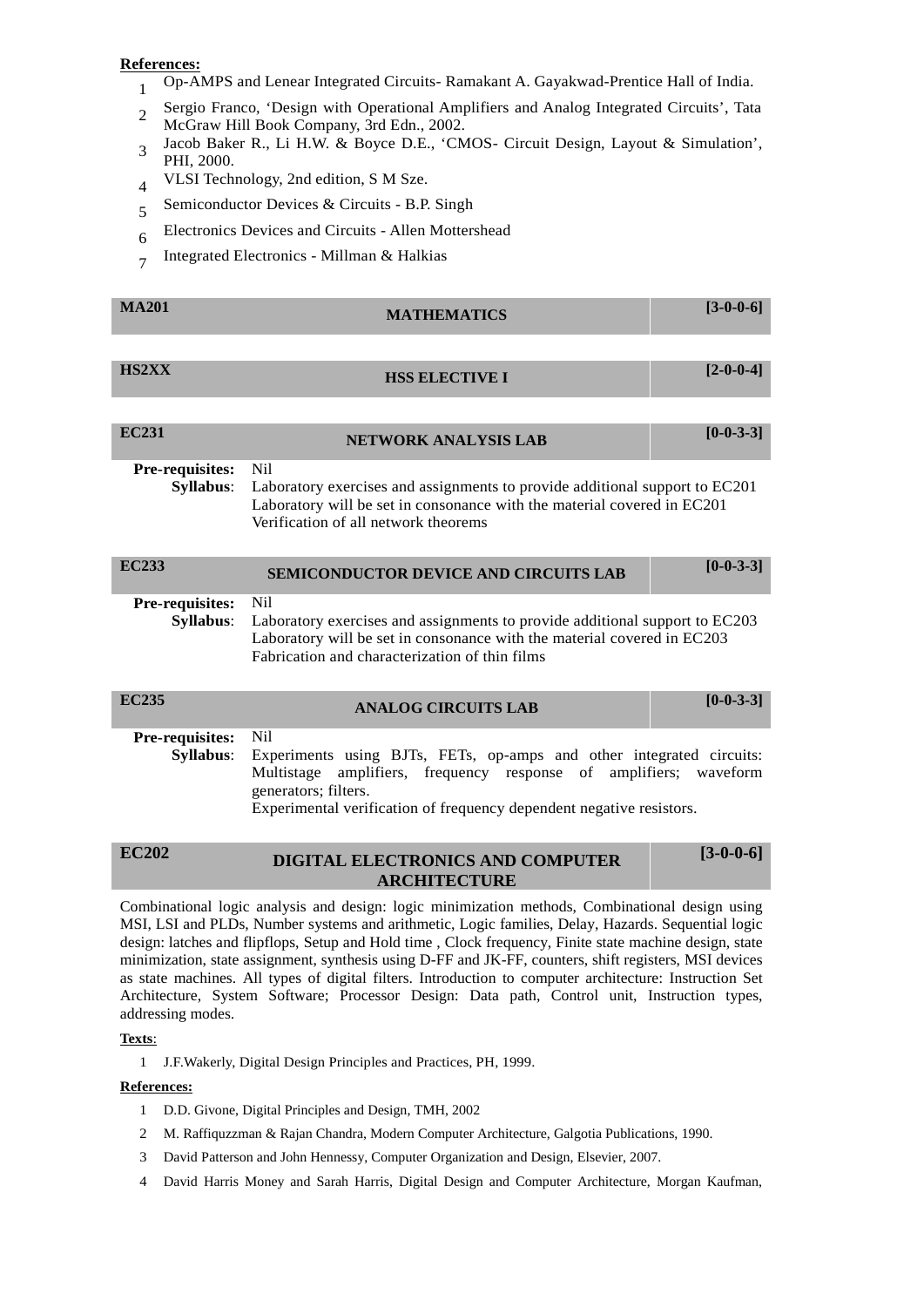## **EC204 ANALOG COMMUNICATION [3-0-0-6]**

Introduction to Analog Communication, amplitude modulation, circuits for AM generation / detection, AM receiver systems and circuits, Angle modulation (FM/PM), Circuits for (FM/PM) generation and detection, commercial applications, frequency division multiplexing systems, noise performance of analog communication system  $(AM / FM / PM)$ . Communication using non linear and time variant systems.

## **Texts**:

1 S. Haykin, Communication systems, John Wiley, 2001.

## **References:**

- 1 W. Tomasi, Electronic Communication systems, Pearson-Education, 2003.
- 2 Lathi B P, "Digital and Analog Communication Systems", Oxford University Press
- 3 George Kennedy, "Electronic Communication System", McGraw- Hill.
- 4 Roddy and Coolen, "Electronic Communication", PHI .

## **EC206 ELECTRONICS AND ELECTRICAL MEASUREMENT & INSTRUMENTATION**

**[3-0-0-6]**

*Basic Measurement Techniques*: Construction and principle of operation of Moving coil,Moving Iron, dynamometer, Wattmeter, Electro-static Instruments, Thermal and Rectifier type deflecting instruments, extension of instrument ranges using shunts, multipliers and instrument transformers

*Errors in Measurement*: Definition of accuracy, precision, Fidelity, speed of response,non-linearity, techniques of linearization, classification of errors. Statistical analysis. *Measurements of Resistances*: Measurement of low, medium and high resistances, Kelvins double bridge, multimeters, megger, D.C. and A.C. potentiometers.

*Localization of cable faults*: Murray and Varley loop methods.

*AC Bridges*: measurement of inductances, capacitance and frequency by A.C. Bridges-– Maxwell, Schering, Anderson, De-Sauty, Wien.

*Measurement of power & Energy*: Measurements of power in polyphase circuits, various wattmeter connections. A.C. and D.C. energy meters.

*Cathode Ray Oscilloscope*: C.R.O. construction & principle of operation.

*Sensors & Transducers*: piezoelectric sensors, LVDT, Stain Gauges, Actuators A/D, D/A conversion techniques; S/H and multiplexers; isolation amplifiers; Data Acquisition system.

*Digital Instrumentation* – Block diagram of Instrumentation schemes, DVM, DMM, frequency counter

*Frequency domain instruments* : Wave analyzer, spectrum analyzer

*Special Purpose Instruments*: Signal generators, Q-meter

### **Texts**:

1 Bell, David : Electronic Instrumentation & Measurement, Reston Publishers

## **References:**

- 1 H.S. Kalsi :Electronic Instrumentation, Tata Mc-Graw Hill
- 2 Sawhney A K:A course in Electrical & Electronic Measurements & Instruments, Dhanpat Rai & Co
- 3 Golding E.W. & Wides F.C. : Electrical Measuring Instruments & Measurements ; Wheeler
- 4 SK Singh :Industrial Instrumentation & Control , Tata McGraw Hill.New Delhi

## **EC208 SIGNAL AND SYSTEMS [3-0-0-6]**

Definitions and properties of Laplace transform, continous time and discrete time Fourier series, continous-time and discrete-time Fourier Transform, DFT and FFT, Z-transform. Sampling theorem. Linear Time-Invariant (LTI) Systems: definitions and properties; causality, stability, impulse response,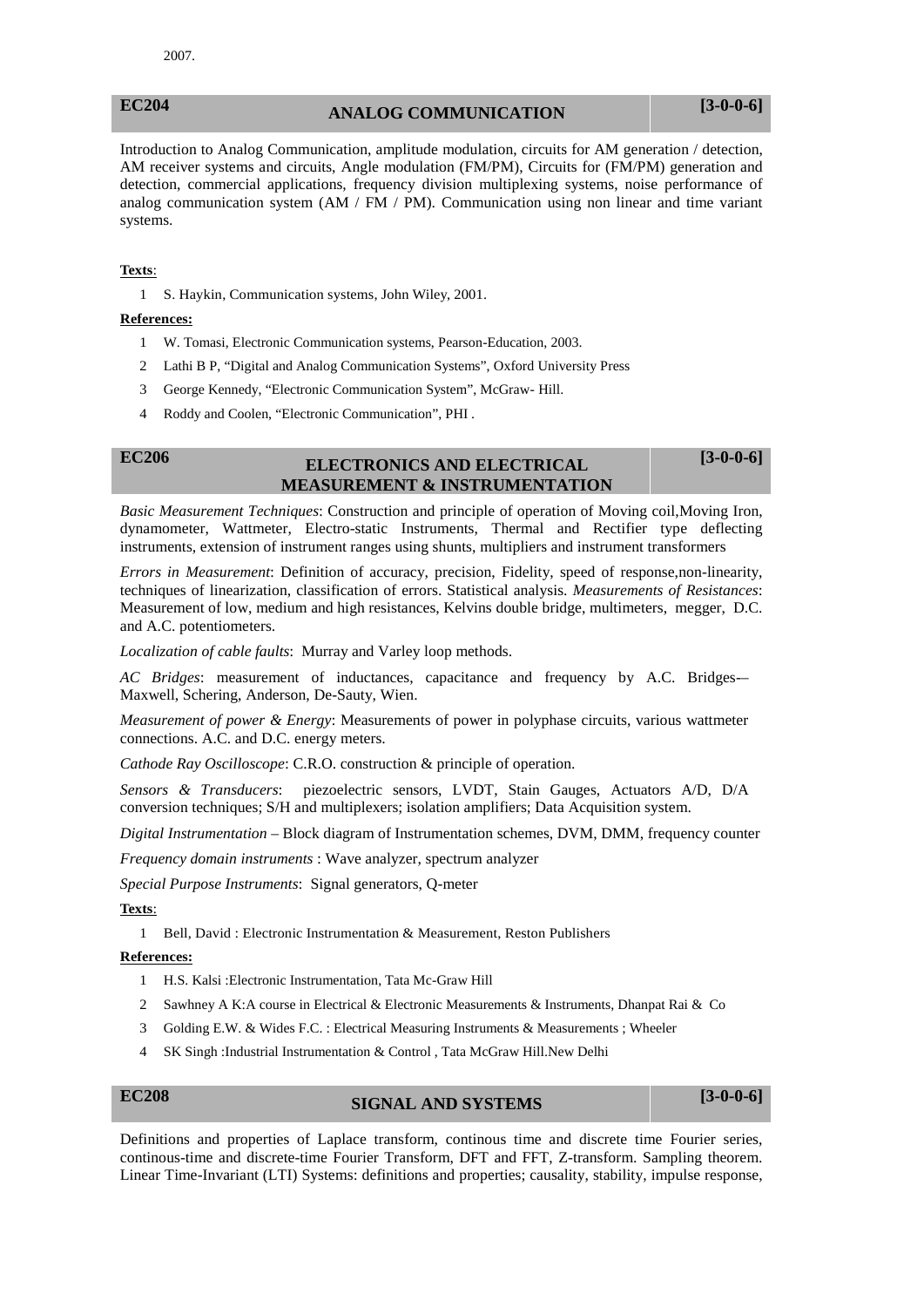convolution, poles and zeros, parallel and cascade structure, frequency response, group delay, phase delay. Signal transmission through LTI systems. Non linear signals and non-linear systems.

## **Texts**:

1 M.J Roberts, "Fundamentals of Signals and Systems", Tata McGraw Hill, 2007

## **References:**

- 1 A.V. Oppenheim, A.S. Willsky and H.S. Nawab, "Signals and Systems", Prentice Hall of India, 2006.. B.
- 2 P. Lathi,"Signal Processing and Linear Systems", Oxford University Press, 1998.
- 3 R.F. Ziemer, W.H. Tranter and D.R. Fannin, "Signals and Systems Continuous and Discrete",4/e, PrenticeHall,1998
- 4 Simon Haykin, Barry van Veen, "Signals and Systems", John Wiley and Sons, 1998

| <b>MA202</b><br><b>PROBABILITY AND RANDOM PROCESS</b> | $[3-0-0-6]$ |
|-------------------------------------------------------|-------------|
|-------------------------------------------------------|-------------|

| <b>EC232</b> | <b>DIGITAL ELECTRONICS LAB</b> | $[0-0-3-3]$ |
|--------------|--------------------------------|-------------|
|              |                                |             |

**Pre-requisites: Syllabus:** 

Realisation of Basic logic gates, Combinational Circuit design using gates, MUX, decoders, arithmetic circuits, ALU Sequential Circuits design - counters, shift registers, sequence generators, signature detectors.

| EC234                               | <b>ANALOG COMMUNICATION LAB</b>                                                                                                                                 | $[0-0-3-3]$ |
|-------------------------------------|-----------------------------------------------------------------------------------------------------------------------------------------------------------------|-------------|
| <b>Pre-requisites:</b><br>Svllabus: | - Nil<br>Laboratory exercises and assignments to provide additional support to EC204<br>Laboratory will be set in consonance with the material covered in EC204 |             |
| EC236                               | <b>ELECTRONICS AND ELECTRICAL</b>                                                                                                                               | $[0-0-3-3]$ |

| EC236                      | <b>ELECTRONICS AND ELECTRICAL</b><br><b>MEASUREMENT &amp; INSTRUMENTATION LAB</b>            |  |
|----------------------------|----------------------------------------------------------------------------------------------|--|
| <b>Pre-requisites:</b> Nil |                                                                                              |  |
|                            | <b>Syllabus:</b> Laboratory exercises and assignments to provide additional support to EC206 |  |
|                            | Laboratory will be set in consonance with the material covered in EC206                      |  |

# **EC301 MICROPROCESSORS [3-0-0-6]**

Evolution of digital computer, evolution of microprocessor. Microprocessor architecture: 8-bit (8085) and 16-bit (8086). Addressing modes of microprocessors, instruction set of 8-bit (8085) and 16-bit microprocessors (8086). Instruction cycle, timing diagram. Subroutine, assembly language and machine language programming. Types of memories and their organizations (RAM, ROM, stack, secondary etc.). Interrupt, DMA, principle of data transfer (synchronous and asynchronous). Serial data communication, RS-232 standard. Peripheral interface: PPI, DMA controller, interrupt controller, programmable timer, USART.

Introduction to advanced microprocessors (16 bit, 32 bit & 64 bit). Architecture of advanced microprocessors-80186, 80286, 80386, 80486. Memory management system. Introduction to Pentium microprocessor.

## **Texts**:

1 Microprocessor architecture, programming and application with the 8085- Gaonkar

- 1 Microprocessors Bahadure
- 2 Microprocessors and Microcontrollers Senthil kumar, Saravanan, Jeevanan
- 3 Microprocessor & Interfacing- Hall
- 4 Datasheet: Intel Microprocessor 8085, Intel Microprocessor 8086.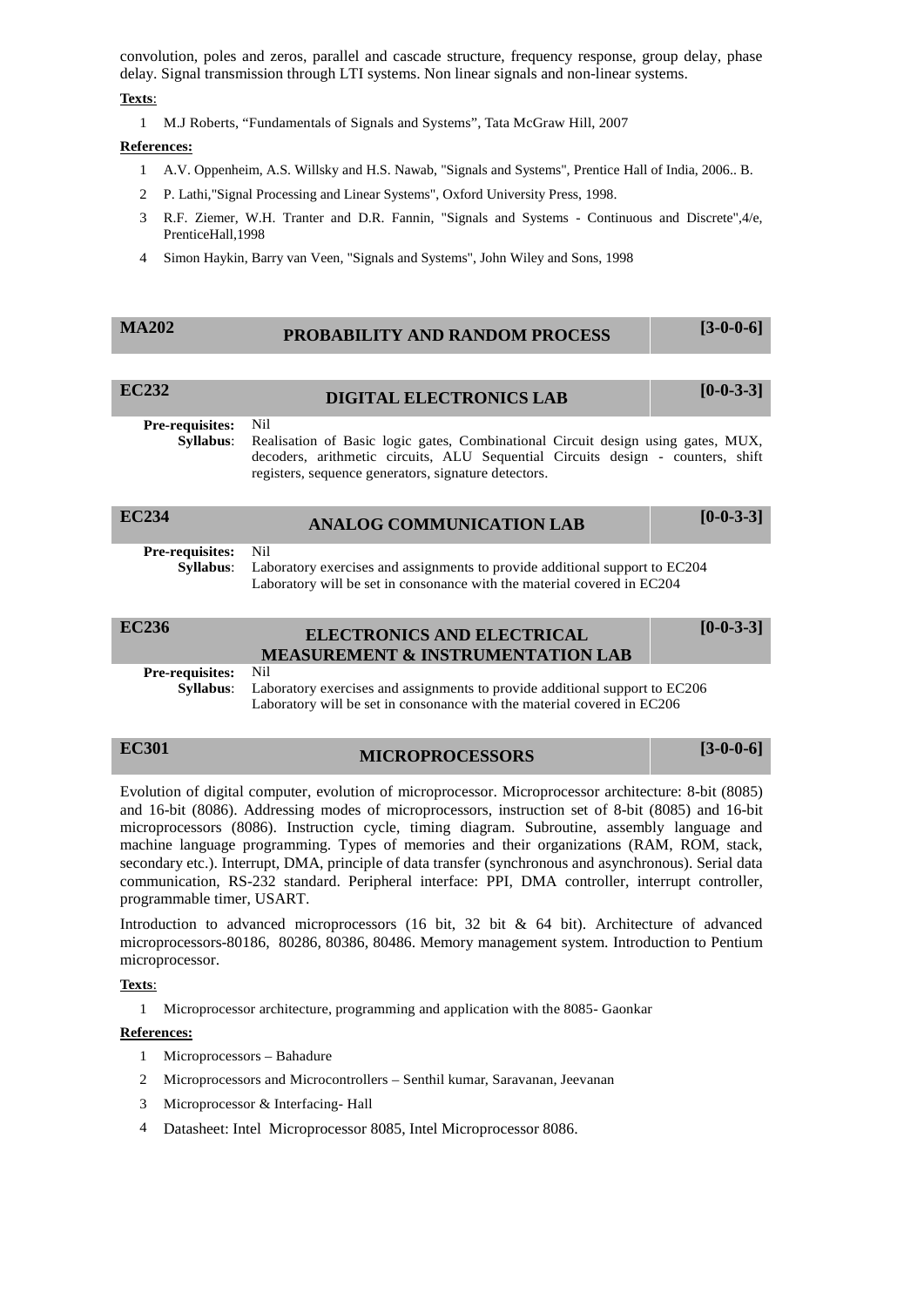Introduction to digital communication systems, Pulse modulation systems, Non-uniform quantization and companding, Waveform coding techniques; Line codes; Base band pulse transmission, Matched filter and Inter symbol interference; Pass Band digital transmission, Digital modulation schemes; Digital signaling over a channel with inter-symbol interference and additive Gaussian noise, Signal design for band limited channels. Optimum demodulator for inter-symbol interference and additive Gaussian noise, coded modulation for bandwidth constraint channels-PSK, QAM & Trellis coded modulation, Linear equalization, decision feedback equalization, adaptive equalization. Introduction to spread spectrum systems. Introduction to coding theory – Entropy, mutual information, Shannon encoding algorithm Shannon Hartley law, source and channel coding theorems, Huffman and Shannon Fano coding, Error control coding: Linear block codes - Hamming Codes, Cyclic codes and Convolutional codes.

## **Texts**:

<sup>1</sup> Haykin Simon, "Communication Systems", 4th Edition, Wiley publication.

## **References:**

- <sup>1</sup> Lathi B P, "Digital and Analog Communication Systems", Oxford University Press
- <sup>2</sup> Tomasi, "Electronic Communication Systems", 4thedition, Pearson Publications.
- <sup>3</sup> Proakis J J, "Digital Communications", 2nd Edition, Mc Graw -Hill.

# **EC305 ELECTROMAGNETIC THEORY [3-0-0-6]**

Vector algebra, Cartesian, Cylindrical and Spherical co-ordinate system. Transformation of variables from Cartesian to cylindrical and spherical coordinate system. Coulomb's law, Electric field intensity, Field of 'n' point charges, Field of line and sheet of charge. Electric flux density, Gauss's law and it's applications. Divergence and Divergence theorem. Definition of potential difference and potential, Potential of point charge and system of charges. Potential gradient, Energy density in electrostatic field. Poisson's and Laplace's equations. Current and current density, Continuity of current. Biot- Savart and Amperes circuital laws and their applications, Curl, Stoke's theorem. Magnetic flux density, Scalar and Vector magnetic potential. Maxwell's equations in steady electric and magnetic fields. Force on moving charge and differential current element, Force and torque on a closed circuit. Time varying fields and Maxwell's equations. Uniform plane waves, wave motion in free space, perfect dielectric, lossy dielectric and good conductor, skin effect. Poynting vector and power considerations. Reflection of uniform plane waves, Standing ratio.

## **Texts**:

1 William H.Hayt Jr. and John A. Buck, 'Engineering Electromagnetics, Tata McGraw-Hill, 2011.

## **References:**

- 1 K. K. Shah, 'Introduction to Electromagnetic's', Dhanpat Rai, 2006.
- 2 Mathew N. O. Sadiku, 'Elements of Electromagnetics', Oxford University press, 2007.
- 3 Ashutosh Pramanik, 'Electromagnetism Theory and Applications', Prentice-Hall, 2008.
- 4 Joseph. A. Edminister, 'Theory and Problems of Electromagnetics', Schaum Series, Tata McGraw Hill, 1993.

# **EC307 DIGITAL SIGNAL PROCESSING [3-0-0-6]**

DFT & its properties. Decimation in time and decimation in frequency FFT algorithms, discrete cosine transform. IIR filter design: Butterworth design, bilinear transformation. Low Pass, High Pass, Band Pass and Band Stop Digital Filters. Spectral transformation of IIR filters. FIR filter design: Symmetric and Asymmetric linear phase. FIR filter by rectangular, traingular and Blackman window functions. Finite word length effects in FIR and IIR digital filters: Quantization, round off errors and overflow errors. Multi rate digital signal processing: Concepts, design of practical sampling rate converters, Decimators, interpolators. Polyphase decompositions.

## **Texts**:

1 Oppenheim A V & Sehafer R W, "Discrete Time Signal Processing", Prentice Hall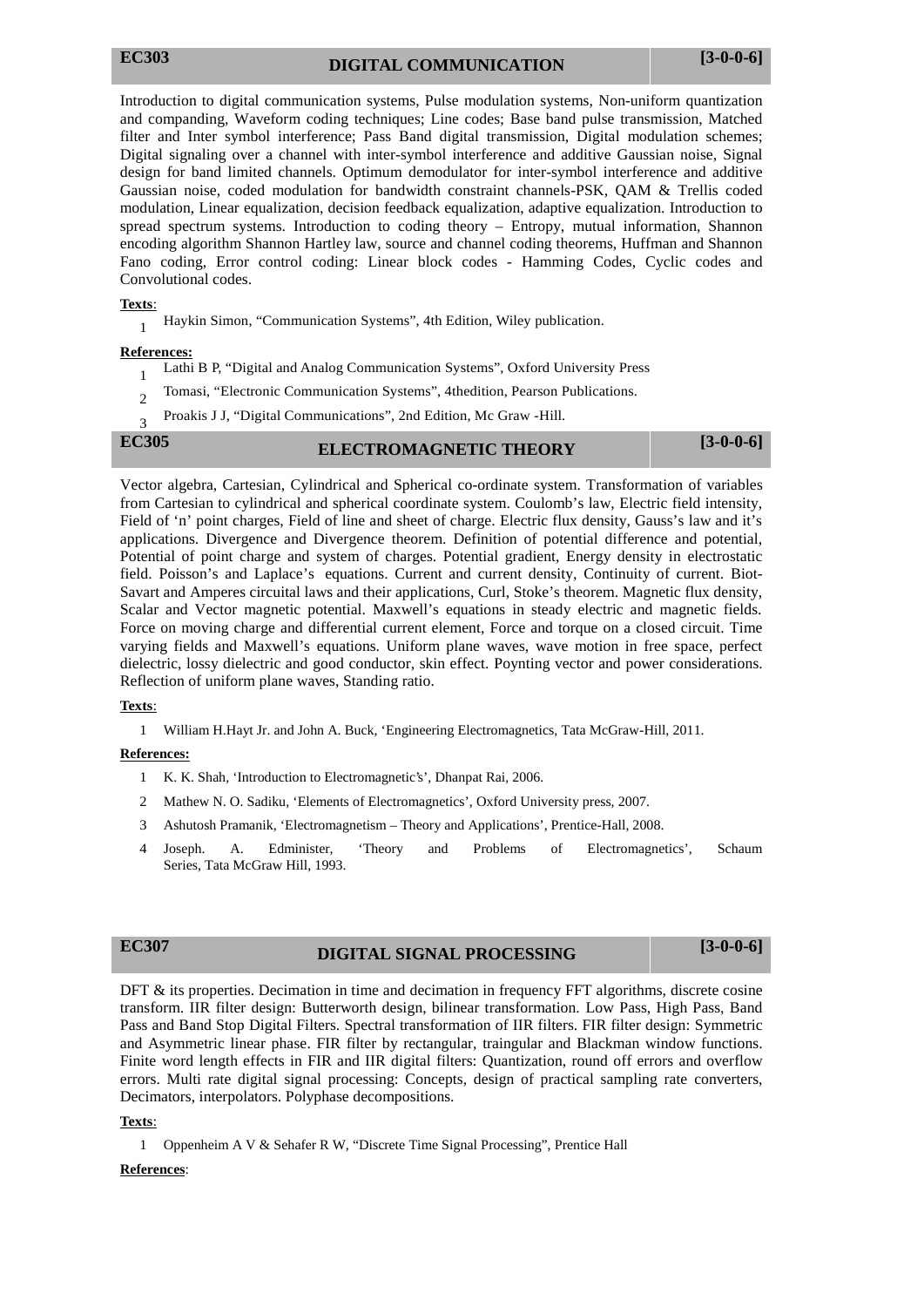- 1 J.G.Proakis and D.G.Manolakis, Introduction to Digital Signal Processing, PHI, 2007
- 2 Ashok Ambardar, "Digital Signal Processing A Modern Introduction", Thomson, 2007
- 3 Sanjit K. Mitra, Digital Signal Processing: A computer based Approach, TMH, 2006
- 4 Andrias Antonion, "Digital Filters, Analysis, Design and Applications", Second Edition, Tata Mcgraw Hills.

## **EC309 CONTROL SYSTEMS [3-0-0-6]**

Introduction- feedback and its effects-linearization Mathematical Modelling of Physical Systems- Block diagram Concept and use of Transfer function. Signal Flow Graphs Mason's gain formula. Time Domain Analysis of Control Systems - BIBO and absolute stability, Routh-Hurwitz Criterion. P, PI and PID controllers, State Variable Analysis of Linear Dynamic Systems- controllability and observability Root Locus Techniques- zero and pole. Frequency Domain Analysis of Control Systems polar plots, Nyquist stability criterion, Bode plots, application M&N circles, Nichols charts Design of Compensators. Non-linear control systems.

## **Texts**:

1 J. Nagrath, M. Gopal, 'Control Systems Engineering', New Age International Publishers, 2008.

## **References:**

- 1 K. Ogata, 'Modern Control Engineering', Prentice Hall, 2010.
- 2 Samarjit Ghosh, 'Control System: Theory & Applications', Pearson Education, 2007.
- 3 B. C. Kuo, Automatic Control Systems, 8/e, Wiley, 2002.

| EC331                               | <b>MICROPROCESSORS LAB</b>                                                                                                                                                                                       | $[0-0-3-3]$ |
|-------------------------------------|------------------------------------------------------------------------------------------------------------------------------------------------------------------------------------------------------------------|-------------|
| <b>Pre-requisites:</b><br>Syllabus: | Knowledge of C programming language and assembly language<br>Introduction to assembly language programming, C language programming, use of<br>evaluation Boards, interfacing various peripherals and using them. |             |
|                                     |                                                                                                                                                                                                                  |             |
| <b>EC333</b>                        | DIGITAL COMMUNICATION LAB                                                                                                                                                                                        | $[0-0-3-3]$ |

| <b>EC337</b>                               | DIGITAL SIGNAL PROCESSING LAB                                                                                                                                                                                                                                                         | $[0-0-3-3]$ |
|--------------------------------------------|---------------------------------------------------------------------------------------------------------------------------------------------------------------------------------------------------------------------------------------------------------------------------------------|-------------|
| <b>Pre-requisites:</b><br><b>Syllabus:</b> | Knowledge of MATLAB<br>Simulation exercises on linear equation solvers: Digital Filter Design, DFT and<br>spectral analysis, identification of sinusoids in noise. Speech processing, Image<br>processing, Digital Filter Implementation – FIR and IIR filter, Implementation of FFT. |             |
| <b>EC339</b>                               | <b>CONTROL SYSTEMS LAB</b>                                                                                                                                                                                                                                                            | $[0-0-3-3]$ |
| <b>Pre-requisites:</b><br>Syllabus:        | Knowledge of MATLAB<br>Laboratory exercises and assignments to provide additional support to EC309<br>Laboratory will be set in consonance with the material covered in EC309                                                                                                         |             |

# **EC302 VLSI DESIGN [3-0-0-6]**

Introduction to MOSFETs, MOSFET Equivalent circuits. MOSFET logic circuits: NMOS Inverter, CMOS Inverter, CMOS processing technology, Layout Design Rule, CAD tools for VLSI Design. MOSFET logic gates. CMOS combinational, sequential logic circuits, Flip-Flop and Latch timings, Clocking. Circuit characterization and performance estimation: Resistance, capacitance estimation, Switching characteristics, Delay Models. Power Dissipation, Packaging, Scaling of MOS transistor dimensions. CMOS subsystem design. Datapath operation: Addition, Multiplication, Counters, Shifters, Memory Elements. non-linear systems.

## **Texts**: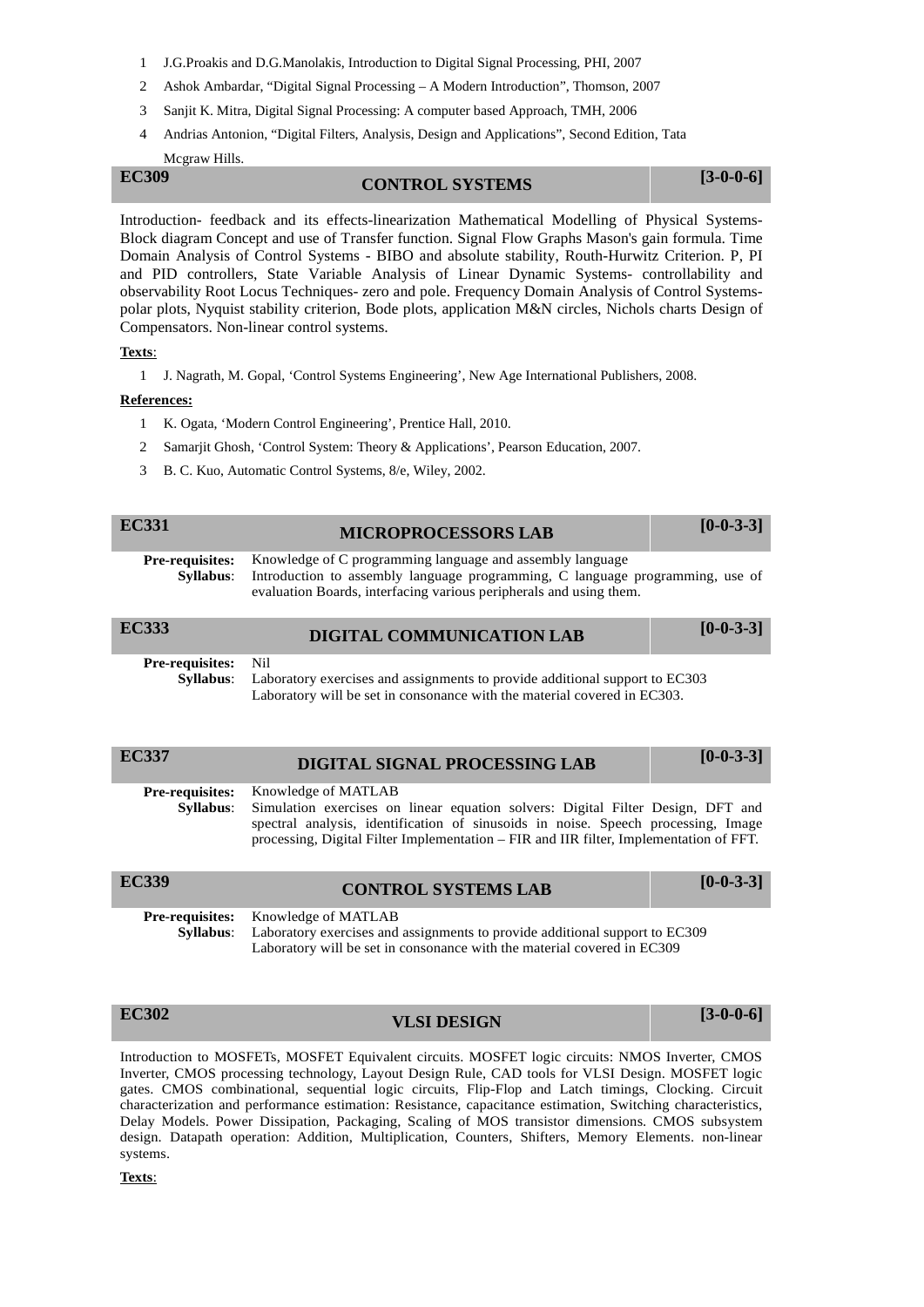1 J.M. Rabaey, A. Chandrakasan and B. Nikolic, Digital Integrated Circuits- A Design Perspective, 2/e, Prentice Hall of India, 2003.

## **References:**

- 1 N. Weste and D. Harris, CMOS VLSI Design: A Circuits and Systems Perspective, 3/e, Pearson Education India, 2007.
- 2 D. A. Hodges, H. G. Jackson, R. Saleh, Analysis and Design of Digital Integrated Circuits in Deep submicron Technology, 3/e, McGraw Hill, 2004.
- 3 Kang and Leblebici, CMOS Digital Integrated Circuits Analysis and Design, 3/e, McGraw Hill, 2003.
- 4 J. P. Uyemura, Introduction to VLSI Circuits and Systems, John Wiley & Sons (Asia), 2002.
- 5 W. Wolf, Modern VLSI Design System on Chip design, 3/e, Pearson Education, 2004.

# **EC304 EMBEDDED SYSTEMS [3-0-0-6]**

Introduction to Embedded Systems. Introduction to microprocessors and microcontrollers, 8-bit and 16- bit, von Neumann and Harvard architectures, CISC and RISC architectures, Microcontroller Architecture (8051), Addressing Modes, Programming, Memory interfacing, serial and parallel I/O interfacing, analog interfacing, interrupt synchronization, Timers and Counters. Design using microcontroller. Introduction to advanced microcontrollers – Atmega, PIC. Advanced RISC Machine (ARM) Architecture.

### **Texts**:

1 Embedded Systems – Rao

### **References:**

- 1 Embedded Systems Engineering CR Sarma
- 2 Datasheet : 8051, ATmega 16, PIC18F
- 3 Jonathan W Valvano, "Embedded Microcomputer Systems: Real Time Interfacing" , Cengage Learning, Jan-2011.

# **EC306 INDUSTRIAL ELECTRONICS [3-0-0-6]**

**General Introduction** of Power Electronics, Scope and Application, **Power Semiconductor Devices Power diodes** - power transistors - SCRs - Triac - GTO - Power MOSFETs - IGBTs- Principles of operation and characteristics, device specifications and ratings, methods of turning on SCR- gate triggering circuit, methods of turning off SCR- commutation circuits. Protection and gate drive circuits. **Control rectifiers (AC to DC converter):** Single phase converters: Principle of phase control, half wave controlled rectifier load, fully controlled bridge converter, half controlled (semi) converter, Effect of single phase full converter with source inductance, Dual converter, 3-phase half wave controlled rectifier, 3-phase fully controlled bridge converter, 3-phase semi converter. **Inverter:** Series inverter, parallel inverter, single phase bridge inverter, concept of VSI and CSI, 3-phase bridge inverter (120° and 180° conduction mode), concept of PWM inverter. **D.C. Choppers:** Principle of operation, control techniques, transient analysis of step down chopper, buck, boost & buck-boost regulator, voltage commutated chopper, current commutated chopper, load commutated chopper, jones chopper. **Cyclo converters:** Single- phase mid-point type and bridge type cyclo converter, Applications: HVDC transmission, UPS, Zero voltage switch, Zero current switch.

### **Texts**:

1 P.S. Bimbhra, 'Power Electronics', Khanna Publication, 2012.

### **References:**

- 1 M.H. Rashid, 'Power Electronics', Pearson Publication, 2003
- 2 P.C. Sen, 'Power Electronics', Tata McGraw-Hill, 1987
- 3 V.R. Moorthi, 'Power Electronics', Oxford University Press, 2005.

**EC308 ANTENNA DESIGN [3-0-0-6]**

Potential theory. Helmholtz integrals. Radiation from a current element. Basic antenna parameters. Radiation field of an arbitrary current distribution. Small loop antennas. Reciprocity relations. Receiving cross section, and its relation to gain. Reception of completely polarized waves. Linear antennas. Current distribution. Radiation field of a thin dipole. Folded dipole. Feeding methods.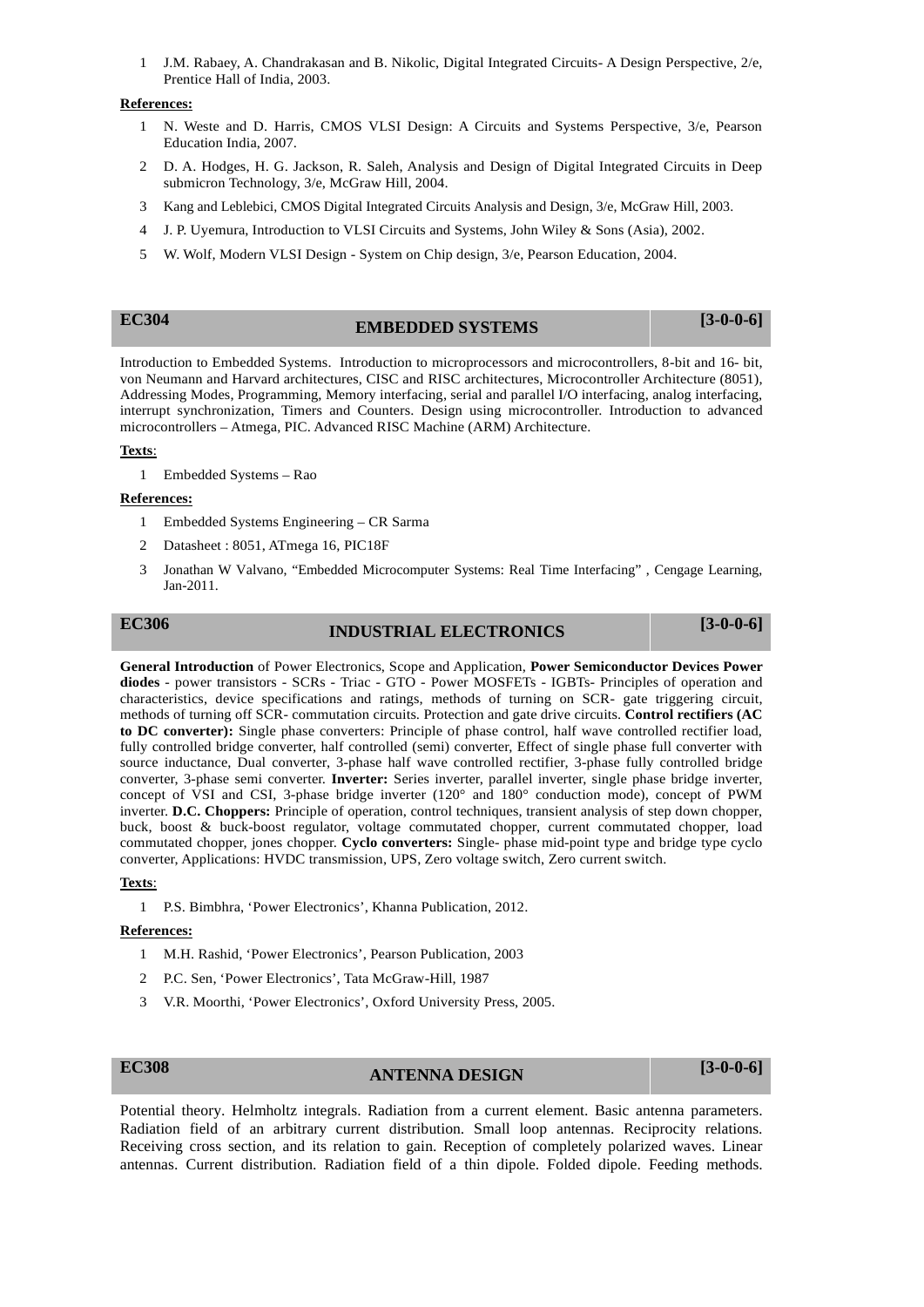Baluns. Array factorization. Array parameters. Broad side and end fire arrays. Yagi-Uda arrays Log periodic arrays. Fields as sources of radiation. Horn antennas. Babinet's principle. Parabolic reflector antenna.Microstrip antennas. Nano antennas.

**Texts**:

1 C Balanis, Antenna theory, analysis and design, 2nd. Edn., John Wiley & Sons

## **References:**

- 1 E.C. Jordan & K.G. Balmain, Electromagnetic waves and Radiating Systems.
- 2 R. Chatterjee, Antenna Theory and Practice New age Publisher, 2004
- 3 J. D. Kraus, Antenna- Tata McGraw Hii, 2006.
- 4 R.E.Collin, Antennas and Radio Wave Propagation, McGraw Hill,1985.

| <b>EC310</b> | <b>VHDL</b> | $[3-0-0-6]$ |
|--------------|-------------|-------------|
|--------------|-------------|-------------|

Why HDL? , A Brief History of HDL, Structure of HDL Module, Operators, Data types, Types of Descriptions, simulation and synthesis, Brief comparison of VHDL and Verilog. Highlights of Data-Flow Descriptions, Structure of Data-Flow Description, Data Type – Vectors, Behavioral Description highlights, structure of HDL behavioral Description, The VHDL variable –Assignment Statement, sequential statements. Highlights of structural Description, Organization of the structural Descriptions, Binding, state Machines, Generate, Generic, and Parameter statements. Highlights of Procedures, tasks, and Functions, Procedures and tasks, Functions. File Processing, Examples of File Processing. Why Mixed-Type Description? VHDL UserDefined Types, VHDL Packages, Mixed-Type Description examples. Highlights of Synthesis, Synthesis information from Entity and Module, Mapping Process and Always in the Hardware Domain

### **Texts**:

1 HDL Programming (VHDL and Verilog)- Nazeih M.Botros- John Weily India Pvt. Ltd. 2008.

- 1 Fundamentals of HDL Cyril P.R. Pearson/Sanguin 2010.
- 2 VHDL -Douglas perry-Tata McGraw-Hill.
- 3 A Verilog HDL Primer- J.Bhaskar BS Publications

| <b>EC332</b> | <b>VLSI and VHDL LAB</b>                                                                          | $[0-0-3-3]$ |
|--------------|---------------------------------------------------------------------------------------------------|-------------|
|              | <b>Pre-requisites:</b> Knowledge of VHDL or Verilog programming language                          |             |
|              | <b>Syllabus:</b> Design, Simulation and layout of basic digital blocks. Tools to be used: TANNER, |             |
|              | CADENCE, MAGIC, SPICE, ELECTRIC                                                                   |             |
|              | Design, simulation and implementation of simple digital system on FPGA, interfacing.              |             |

| <b>EC334</b>           | <b>EMBEDDED SYSTEMS LAB</b>                                                                                                                             | $[0-0-3-3]$ |
|------------------------|---------------------------------------------------------------------------------------------------------------------------------------------------------|-------------|
| <b>Pre-requisites:</b> | Nil                                                                                                                                                     |             |
| Syllabus:              | Laboratory exercises and assignments to provide additional support to EC304<br>Laboratory will be set in consonance with the material covered in EC304. |             |
|                        |                                                                                                                                                         |             |
| EC336                  | <b>INDUSTRIAL ELECTRONICS LAB</b>                                                                                                                       |             |
| <b>Pre-requisites:</b> | Nil                                                                                                                                                     | $[0-0-3-3]$ |

| <b>EC338</b>               | ANTENNA DESIGN LAB                                                                           | $[0-0-3-3]$ |
|----------------------------|----------------------------------------------------------------------------------------------|-------------|
| <b>Pre-requisites:</b> Nil |                                                                                              |             |
|                            | <b>Syllabus:</b> Laboratory exercises and assignments to provide additional support to EC305 |             |
|                            | Laboratory will be set in consonance with the material covered in EC305.                     |             |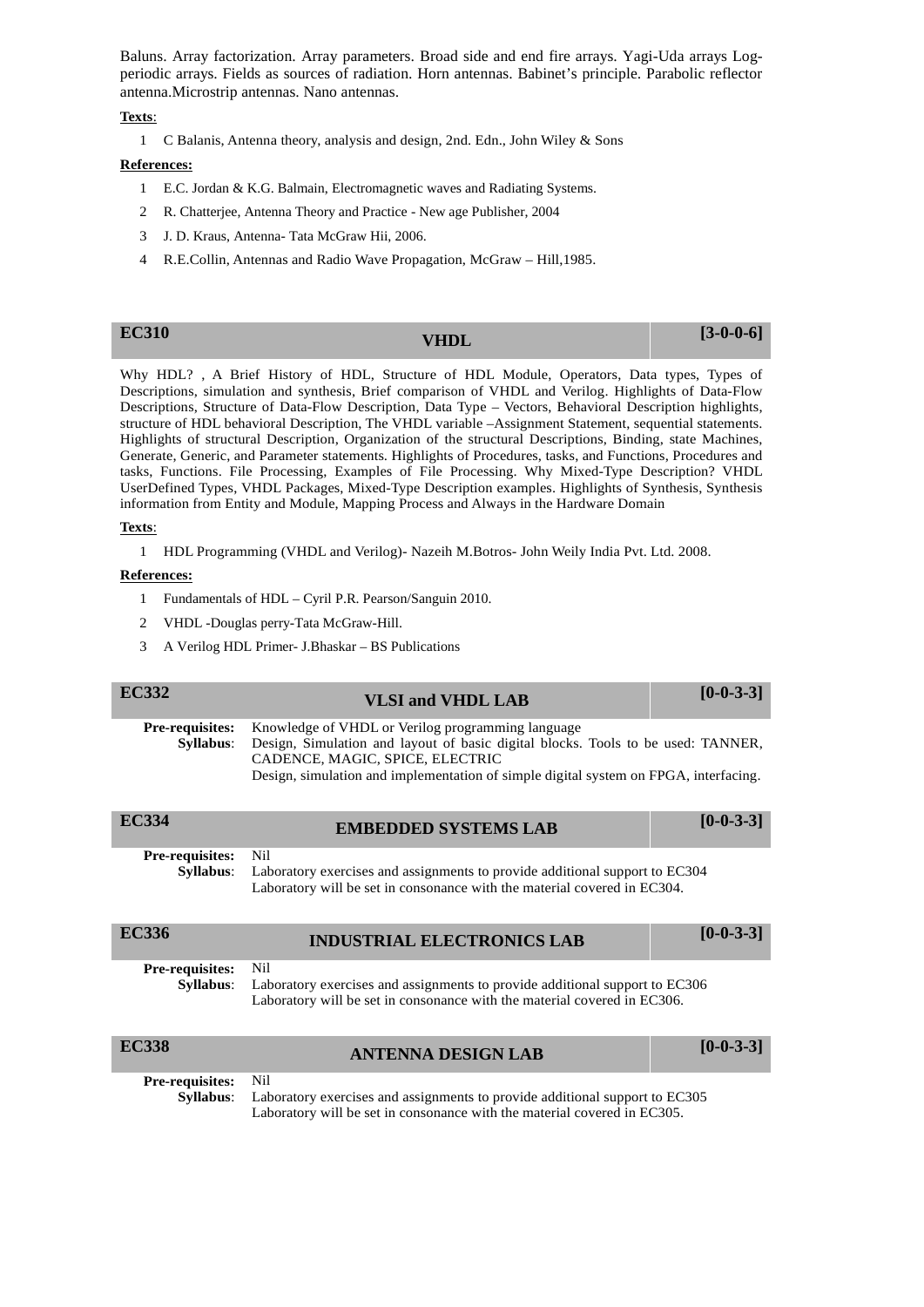## **EC401 MICROWAVE ENGINEERING [3-0-0-6]**

Introduction to and application of Microwaves, Microwave Tubes, travelling wave tube amplifier, backward wave oscillator, Cavity magnetron and crossed field amplifier, Microwave solid state devices, Introduction to MMICs, Microwave components, Microwave circuits, Scattering matrix and its properties, Power measurement, VSWR and impedance measurement, Reflectometers. Time varying transmission lines and transients in transmission lines.

## **Texts**:

1 D M Pozar, Microwave Engineering, John Wiley & Sons, 2004

## **References:**

- 1 S Liao, Microwave Devices & circuits, Prentice halls, India, 2004
- 2 M.I. Skolnik Introduction to Radar Systems, McGraw Hill, 2004
- 3 G. Stimson, Introduction to Airborne Radar, IEE Press, 2002

## **EC403 COMPUTER NETWORKS [3-0-0-6]**

Basics of circuit switching, packet switching, cell switching. ISO-OSI model, need for the model, reasons, advantages etc. Link layer & local area network, Computer network architecture, TCP/IP protocol suite, Routing protocols, Asynchronous transfer mode (ATM), Frame relay concepts, Wireless LAN, Multicasting, Internet security, Voice over IP (VOIP), Storage networks, Socket programming, IPV6, need for IPV6, addressing space, difference between IPV6 and IPV4 etc

### **Texts**:

1 Andrew S. Tanenbaum Computer Networks, PHI, 2003

## **References:**

- 1 James F. Kurose, Keith W. Ross, Computer Networking A Top Down Approach, Featuring the Internet, Pearson Education, 2005
- 2 D. E Comer, Internetworking with TCP / IP Vol. I, Prentice Hall, 2006

| EC5XX | DEPARTMENTAL ELECTIVE I | $[3-0-0-6]$ |
|-------|-------------------------|-------------|
|       |                         |             |

## **ECFIVE II** [3-0-0-6]

**EC405 PROJECT WORK I [0-0-3-3]**

| <b>EC431</b>                        | <b>MICROWAVE ENGINEERING LAB</b>                                                                                                                              | $[0-0-3-3]$ |
|-------------------------------------|---------------------------------------------------------------------------------------------------------------------------------------------------------------|-------------|
| Pre-requisites:<br><b>Syllabus:</b> | Nil<br>Laboratory exercises and assignments to provide additional support to EC401<br>Laboratory will be set in consonance with the material covered in EC401 |             |
| <b>EC433</b>                        | <b>COMPUTER NETWORKS LAB</b>                                                                                                                                  | $[0-0-3-3]$ |
| Pre-requisites:<br>Syllabus:        | Nil<br>Laboratory exercises and assignments to provide additional support to EC403<br>Laboratory will be set in consonance with the material covered in EC403 |             |

| <b>EC5XX</b><br>DEPARTMENTAL ELECTIVE III | $[3-0-0-6]$ |
|-------------------------------------------|-------------|
|-------------------------------------------|-------------|